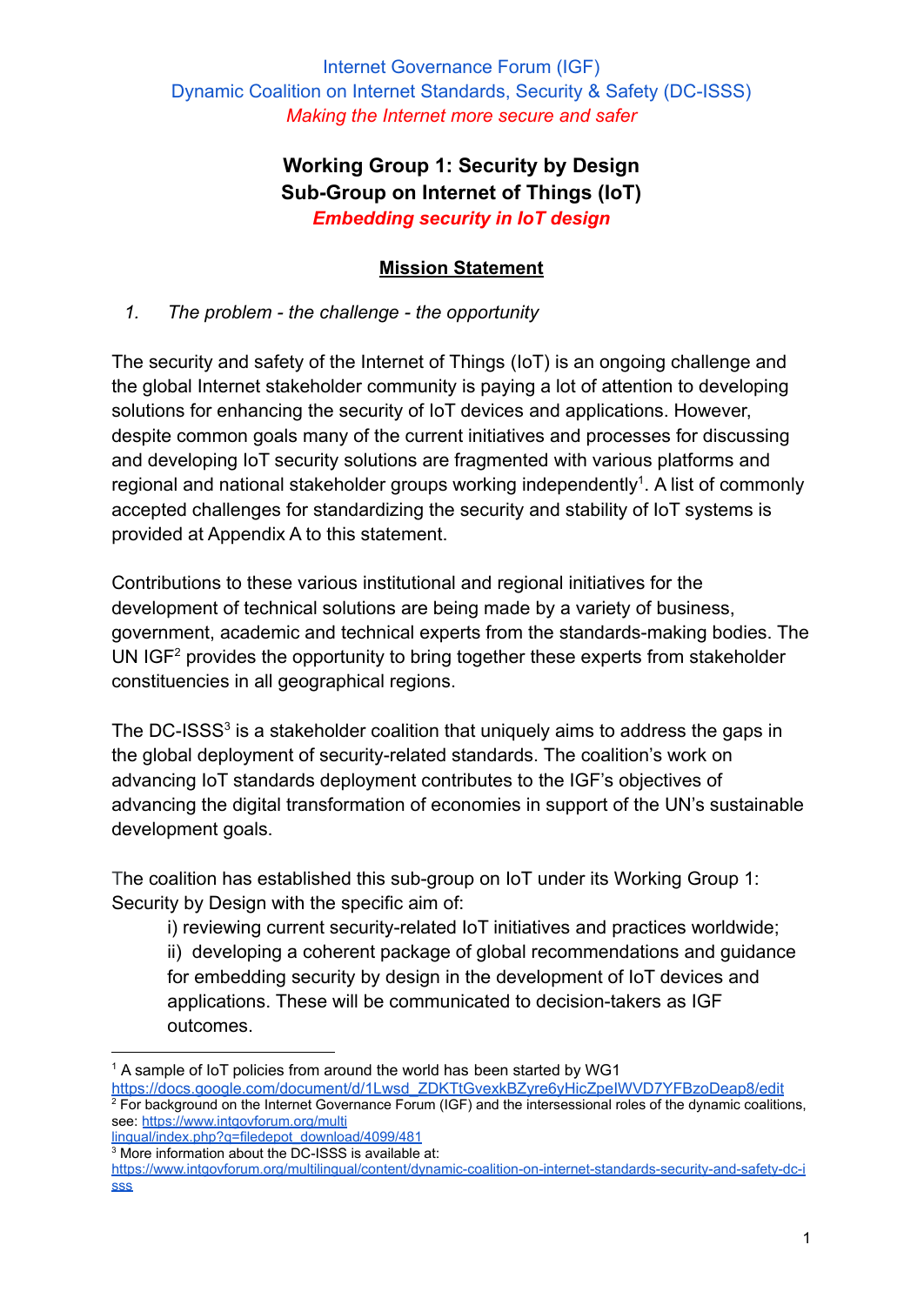## Internet Governance Forum (IGF) Dynamic Coalition on Internet Standards, Security & Safety (DC-ISSS) *Making the Internet more secure and safer*

#### *2. Possible solutions - outlines of potential outcomes*

There are three key research questions which the WG1 Sub-group on IoT will work on:

1. What are the main challenges towards a unified approach towards IoT security and safety? These could include:

- a) gaps in architecture;
- b) competing protocols;
- c) poor or deficient security specifications;
- d) lack of centralised ID management;
- e) need for a basic trust model.

2. What do current best initiatives and requirements for IoT security by design take into account when planning, launching and evaluating projects, standards and regulations?

3. What are the practicable avenues for the communication and deployment of IoT security by design best practices?

#### *3. Work plan - timeline and milestones - roll-out*

The WG1 Sub-group on IoT will meet online with meetings convened at 4-6 weekly intervals with open invitations to any interested stakeholders to attend.

#### January-June 2021

- Establishment of the WG1 Security by Design Sub-group on IoT and appointment of its Chair and Vice-chair.
- Sub-group members hold open consultations with stakeholders on its aims, research questions, modalities and proposed outcomes;
- Sub-group members invite experts to participate in its meetings to develop answers to the research questions.

#### July-September 2021

• The IoT Sub-group reviews the collation of research materials on previous and current relevant national and international initiatives and projects iand starts drafting the outcome documents comprising recommendations and guidelines.

## October-November 2021

• Submission of WG1 Subgroup on IoT outcomes to the DC-ISSS membership for review by all coalition members.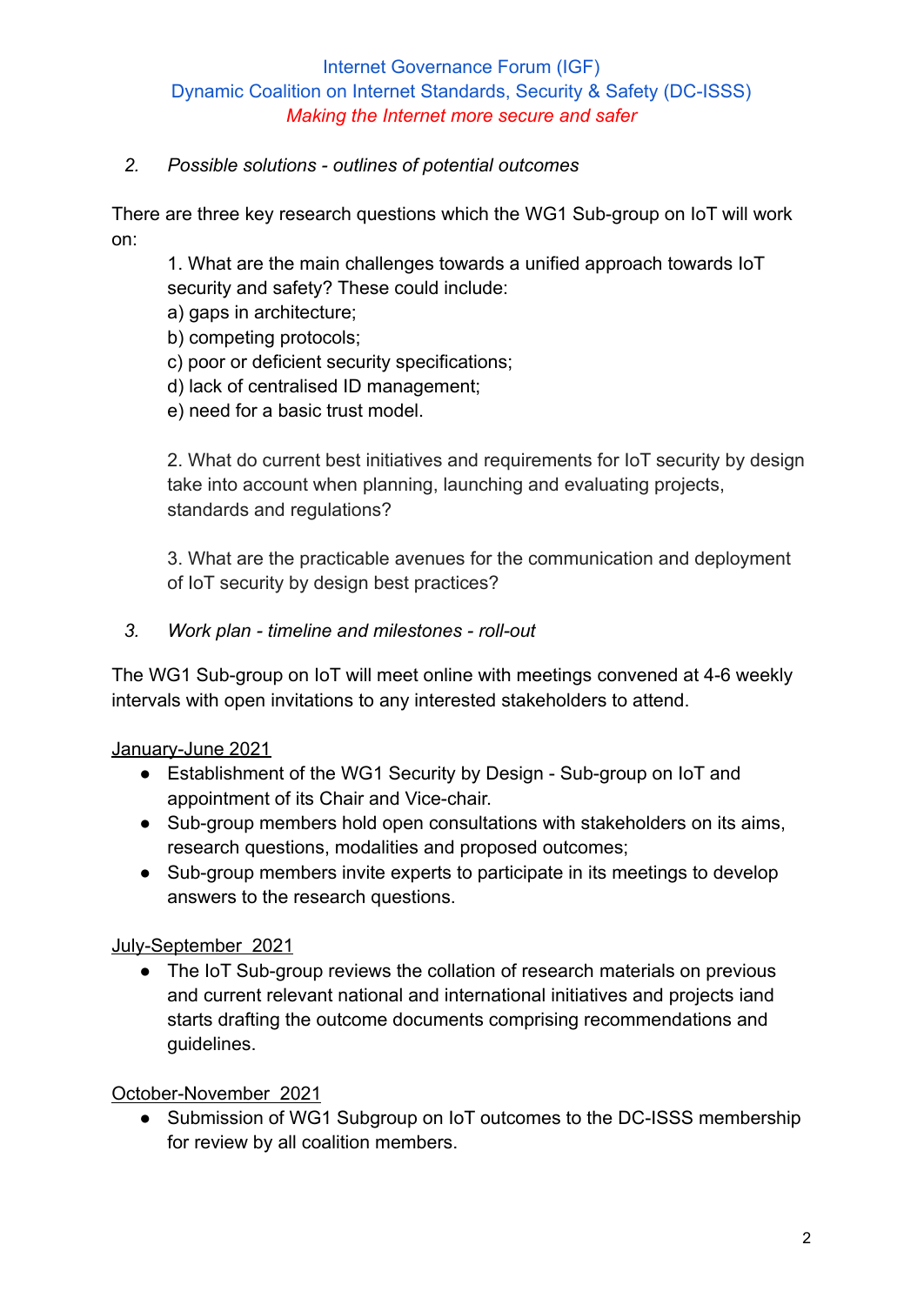## Internet Governance Forum (IGF) Dynamic Coalition on Internet Standards, Security & Safety (DC-ISSS) *Making the Internet more secure and safer*

• Members of the Sub-group review the responses of the coalition members and finalise the texts for posting on the DC-ISSS website.

## December 2021-January 2022

- Presentation of WG1 Subgroup on IoT outcomes at the DC-ISSS session during the UN IGF in Katowice.
- Open external stakeholder consultation held by the DC-ISSS on the finalised Sub-group outcomes.
- Review of the external stakeholders' responses by the Sub-group members and advice submitted to the DC-ISSS leadership on finalisation.
- Publication and dissemination by DC-ISSS of the finalised Sub-group outcomes for roll-out of communication in regional and national presentations to decision-takers worldwide .

## *4. Participation and outreach*

The development and implementation by the coalition of IoT security-related standards and best practice relies on attracting experts and specialists from a wide range of stakeholders and actors. It will be important to review and study the widest possible experience and this will necessarily take into account variations in the experience of different countries in cybersecurity and online safety.

Based on the principles of openness and consensus in achieving the outcomes of its work, in its research the Sub-group on IoT will collate inputs relating initiatives from existing IoT policy initiatives, projects and processes. Contributions will be sought from leading actors in the cybersecurity field worldwide, including national and international cybersecurity agencies, intergovernmental and non-governmental organisations with a direct interest in IoT security, technical standards bodies and IoT and 5G research groups.

The Sub-group on IoT will accordingly consult and involve in its work representatives of the ITU, ICANN, ISOC, national and regional IGFs, regional Internet registries, industry vendors, and other professional bodies, as well as academic experts.

## *5. Chair, Vice-chair contact details*

- Chair: Mr Yuri Kargapolov vvk@uanic.net https://www.linkedin.com/in/yuri-kargapolov-24937b44/
- Vice-chair: Ms Lim, Mav-Ann, MavAnn@trpc.biz